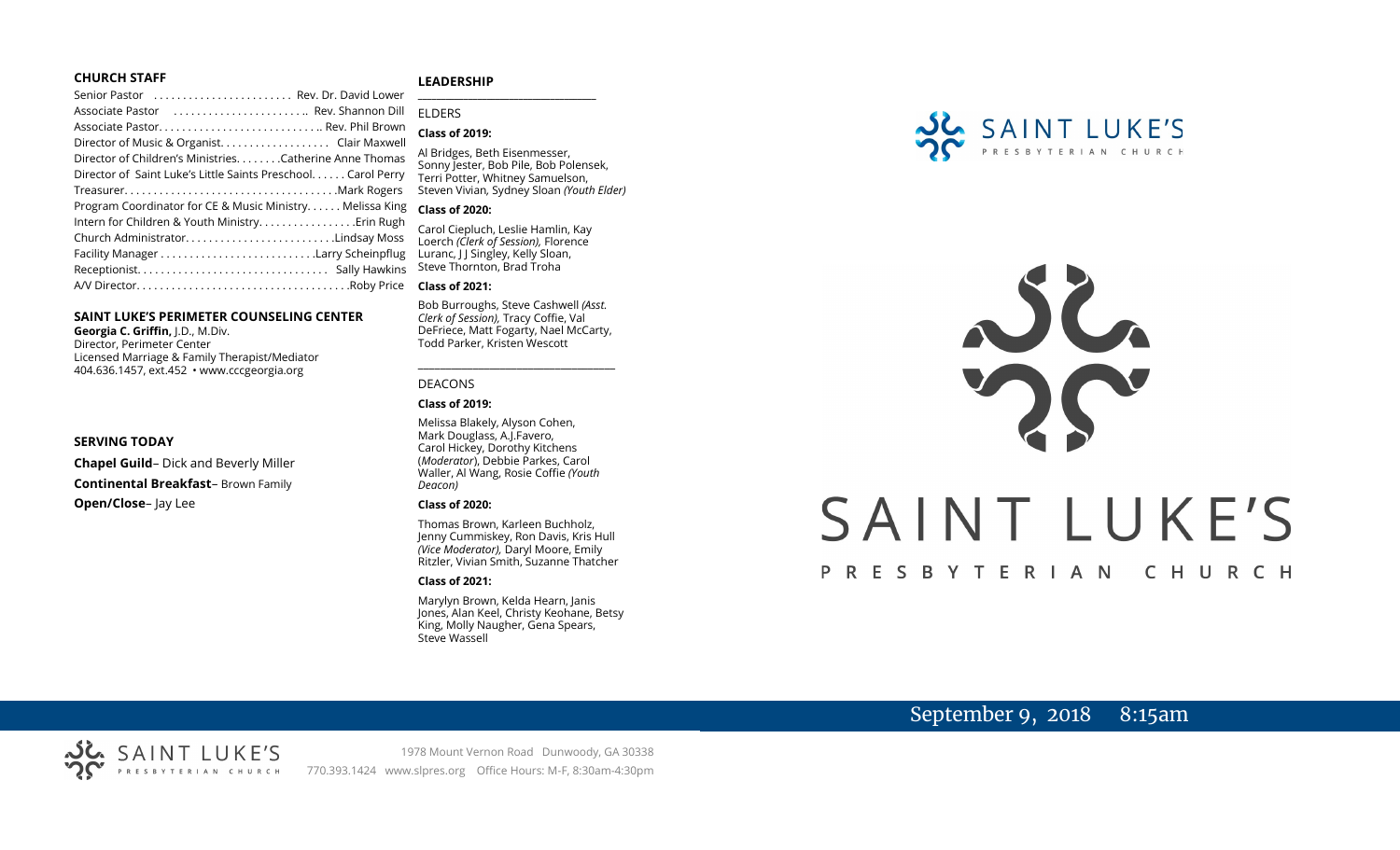

1978 Mount Vernon Road • Dunwoody, Georgia 30338 770.393.1424 • www.slpres.org

### **September 9, 2018**

Sixteenth Sunday after Pentecost

### **Liturgical Color:** Green

*Liturgical colors can orient us to the season of the church year and help to engage the sense of sight in worship. Green is used for all other time periods (called Ordinary Time) not marked by a specific festival or season.*

### **SUNDAY SCHEDULE**

8:15am Chapel Communion Service 9:15am Sunday School 10:30am Sanctuary Worship Service *Nursery available at all services and Sunday School.* 

### MISSION

Responding to God's call and empowered by the Holy Spirit, we invite all to join us in knowing, serving, and sharing Jesus Christ here and around the world.

VISION

To be a beacon of faith, hope, and love– every member an active disciple in Christ's ministry.

### **WELCOME, GUESTS!**  We are delighted you are worshipping with us.

**DURING** the Welcome, please print the requested information on the Friendship Pad and pass the Friendship Pad down the pew.

**AFTER** the worship service, please join us outside the Chapel where our Pastors will be available to answer questions and provide you with a loaf of freshly-baked bread.

**FOR MORE** information about our programs, ministries or membership, please contact one of our Pastors at 770.393.1424, or visit our website: slpres.org.

### **THAT ALL MAY WORSHIP**

**ASSISTIVE** hearing devices, large print hymnals, large print bulletins and back cushions are available. Please contact an usher for further assistance.  $\square$ 

**CHILDREN** are a precious part of our church family, and we welcome them in worship. Worship notebooks and tactile activities are available on the table just outside the Chapel doors. For your convenience, there is a Family Restroom located in the administrative office's hallway, on the first floor, near the main lobby.

**IOH VOLUNTEERS NEEDED —** Interfaith Outreach Home (IOH) provides transitional housing for families who are homeless. On the third Thursday of each month, when the adults have life skills training, St. Luke's provides and delivers a meal which feeds about 10 adults and 15 children. Meal expenses are reimbursable by Saint Luke's. Volunteers are needed for Thursday, September 20<sup>th</sup> and October 18<sup>th</sup>. Please Sign up in the lobby or contact Al Bridges at 770-394-6581 or bridgtr@aol.com.

**REALM. TIME TO LOG IN - You can now** access realm here: [https://onrealm.org,](https://onrealm.org) or by going to the member login tab at the top of our website. If you are a previous user of the former system you should be able to log in using the same credentials as before: your primary email account and your password. (Some previous passwords may not have the correct amount of digits and may need to be reset.) If you don't remember your password you can use the password reset function that is present on the login screen. If you have difficulty or if you are a 1<sup>st</sup> time user of our online services then send an email to [realm@slpres.org](mailto:realm@slpres.org) and someone will respond and help you.

### **PRESBYTERIAN WOMEN (PW)**

**REGISTRATION —** Presbyterian Women (PW) is a group that meets monthly for Bible study and mission-oriented projects. We hope you will plan to join us at one of our monthly circle meetings beginning Sept. 10 or 11.

- 2nd Monday Morning Circle, 9:30am (childcare available)
- 2nd Monday Night Circle at 7:30pm
- 2nd Tuesday Morning Circle, 9:30am

This year the Bible study will be "Cloud of Witnesses-God's Promise: I Am With You" by Amy Poling Sutherlun. Stop by our table in the lobby for more information and to register. There is a cost for the study materials; so bring your checkbook. Contact PW Moderator Sandra DuBois (sandradubois@bellsouth.net) if you have any questions. Don't miss this special opportunity to study and grow spiritually with other women at Saint Luke's!

**CELEBRATE ROBY & LIZ —** Join us for a retirement celebration for Roby Price (former SLPC Facility Manager) and Liz Catlett (former SLPC Administrative Assistant) on Sunday, September 16th at 11:30 am in the Great Hall. Check out this week's Highlights for more details.

### **SAINT LUKE'S UPCOMING EVENTS MARK YOUR CALENDAR**

- Wednesday, September 19 FEAST Begins
- Sunday, October 14 Pernoshal Park Picnic & Blessing of the Pets
- Sunday, October 28 Trunk-N-Treat
- Sunday, November 11 Celebrate the Arts, Family Promise Benefit Concert
- Sunday, November 18 City of Dunwoody, Electronics Recycling Event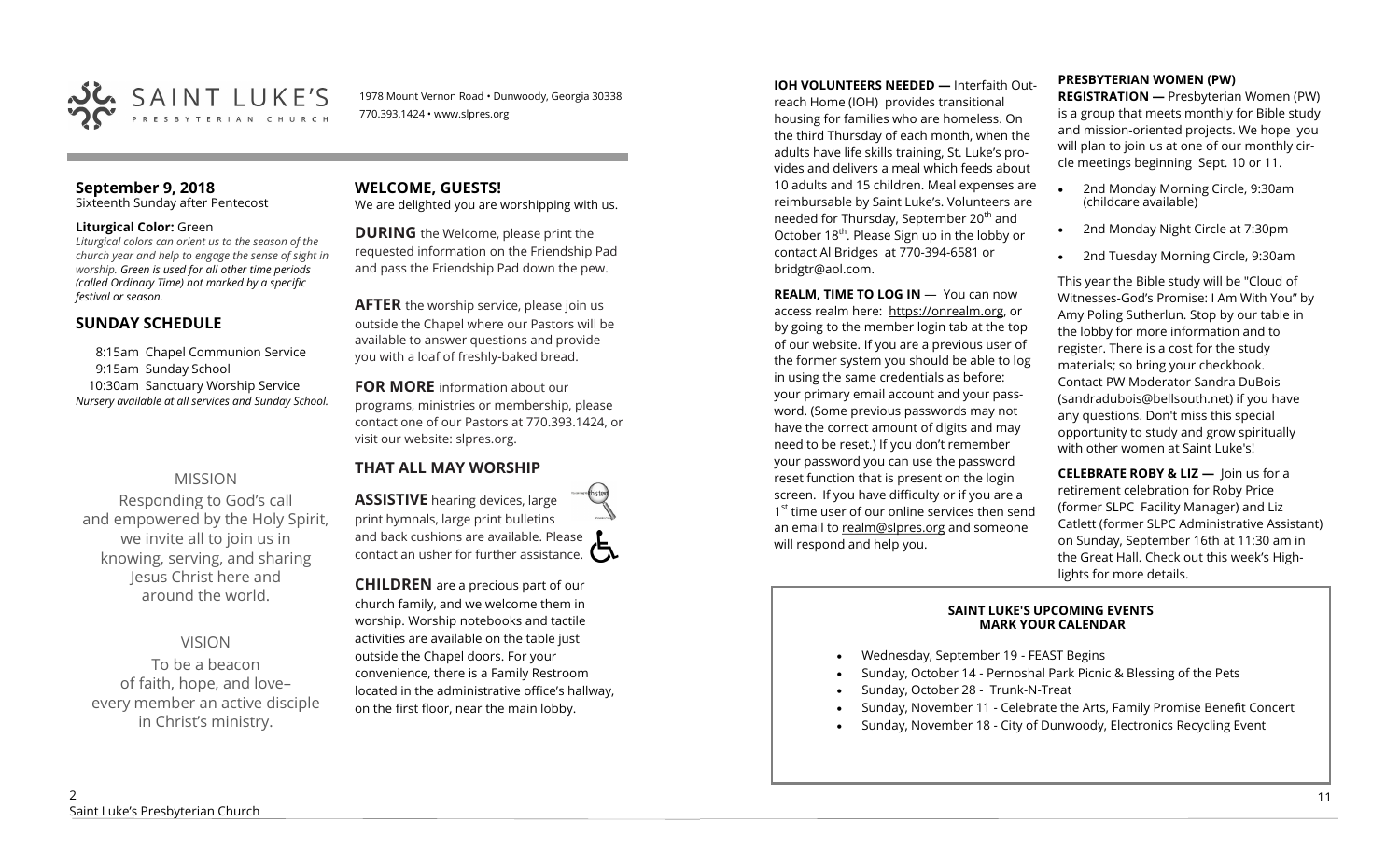# MUSIC MINISTRY

**Clair Maxwell clairmaxwell@slpres.org / 770.393.1424 ext. 227** 

 $\_$  ,  $\_$  ,  $\_$  ,  $\_$  ,  $\_$  ,  $\_$  ,  $\_$  ,  $\_$  ,  $\_$  ,  $\_$  ,  $\_$  ,  $\_$  ,  $\_$  ,  $\_$  ,  $\_$  ,  $\_$  ,  $\_$  ,  $\_$  ,  $\_$ 

### **WEDNESDAY, SEPTEMBER 19**

Cherub Choir and Westminster Choir resume, both at 5pm. Cherub Choir meets in Room 203 and Westminster Choir meets in the Choir Room.

### **THE CHOIR NEEDS YOU**

YOU should be in a choir this fall! Choirs are fun opportunities for: getting to know other church members, growing in your personal knowledge and faith, and enhancing your worship experience. Contact Clair about more information on one of our choirs.

### **In Preparation for Worship**

"Hear, O Israel: The Lord is our God, the Lord alone. You shall love the Lord your God with all your heart, and with all your soul, and with all your might. Keep these words that I am commanding you today in your heart. Recite them to your children and talk about them when you are at home and when you are away, when you lie down and when you rise. Bind them as a sign on your hand, fix them as an emblem on your fore head, and write them on the doorposts of your house and on your gates."



**Prelude** Rhosymedre *("Lovely") Ralph Vaughn Williams*

### **Welcome and Announcements**

*If you are new to Saint Luke's today, welcome, we are so glad you are here! We have a gift of fresh bread we would love to give to you as a token of our gratitude. Please introduce yourself after worship to receive your welcome gift.*

*Please take the time now to fill out the Friendship Pads situated at the end of each pew. Write down your names and pass the pad down the pew, so that you may greet your pew neighbors by name and that we may know you are here.*

### **Call to Worship\***

- Leader: What does God command of us?
- **People: To love God with all our heart,**
	- **and all our soul,**
	- **and all our mind,**
	- **and all our strength,**

**and to love our neighbor as ourselves.**

- Leader: God does not call us to ease or to comfort.
- **People: God calls us to presence, and abundance, and grace in our struggle.**
- Leader: Let us worship God who believes in us, trusts in us, and abides with us.
- **People: Let us worship the God who asks much of us, yet is beside us every step of the way.**

**Opening Hymn #63\*** The Lord is God

### **Passing the Peace of Christ\***

Leader: May the peace of Christ be with you. **People: And also with you.**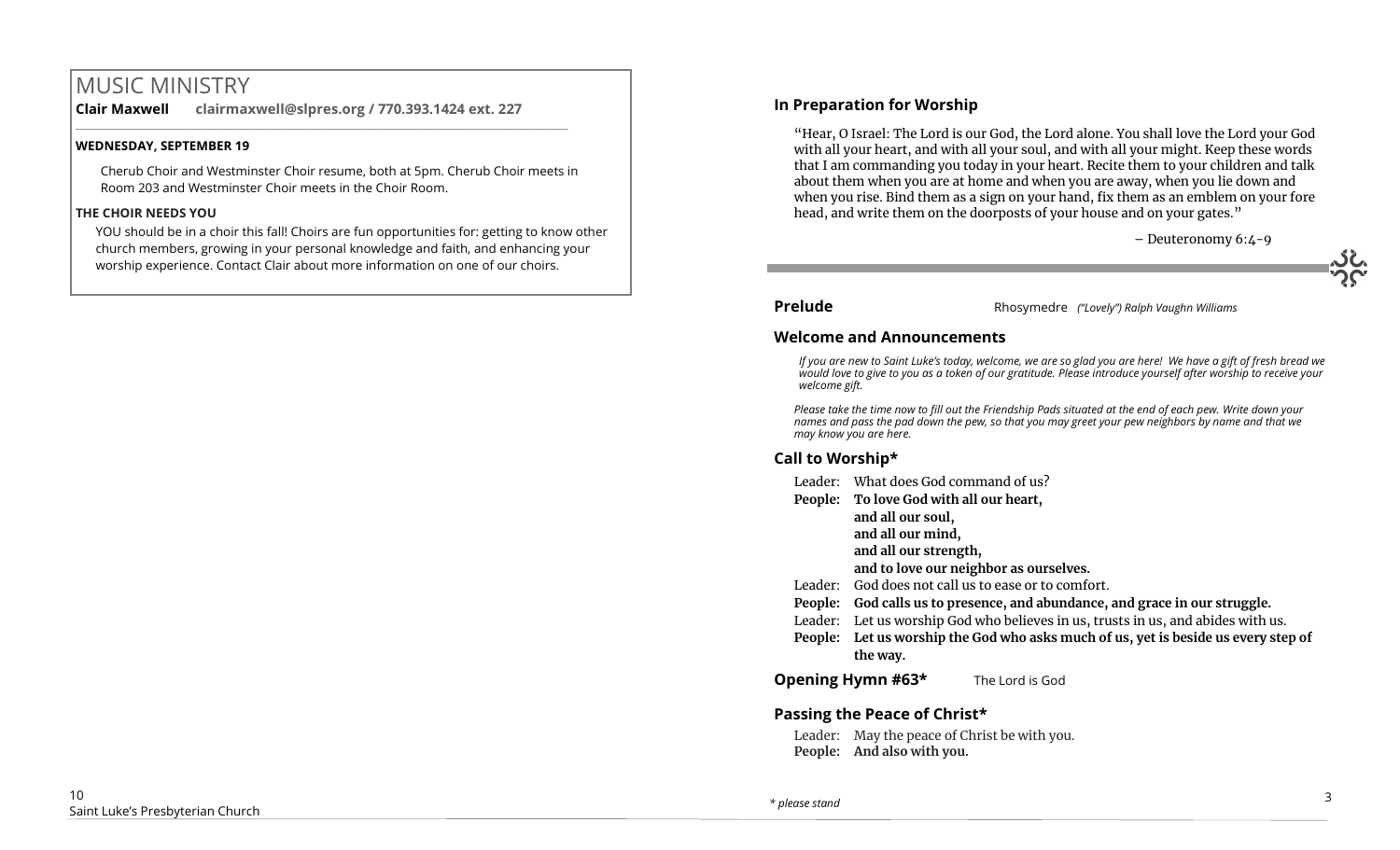### **Prayer for Illumination**

### **Scripture Reading** Deuteronomy 6:4-9, *page 163 of the Old Testament*

Leader: The Word of the Lord. **People: Thanks be to God.** 

### **Tell Us Our Story Example 2018 Example 2018 Example 2018 Example 2019**

*Children are always welcome to stay in worship. If preferred, parents may take their child(ren) to child care in Room 114.*

**Reflections Introduction Introduction David Lower** AIR Guatemala **Anne Hallum** Thornwell **Hamlin Family** Mountain Top **Ben Coffie** Puerto Rico **Michelle Moebes** Massanetta **Ansley Wassell** Montreat Music & Worship Barbara Douglass Montreat Youth Grace Strickland

### Affirmation of Faith\* **Apostles'** Creed

**I believe in God, the Father Almighty, Maker of heaven and earth, and in Jesus Christ, his only Son, our Lord; who was conceived by the Holy Ghost, born of the Virgin Mary, suffered under Pontius Pilate; was crucified, dead, and buried; he descended into hell; the third day he rose again from the dead; he ascended into heaven, and sitteth on the right hand of God the Father Almighty; from thence he shall come to judge the quick and the dead. I believe in the Holy Ghost; the holy catholic Church; the communion of saints; the forgiveness of sins; the resurrection of the body; and the life everlasting. Amen.**

### **Moment for Tartan Trot** THE CONSTRUCTION OF THE CONDUCTION OF THE CONDUCTION OF THE CONDUCTION OF THE CONDUCTION OF THE CONDUCTION OF THE CONDUCTION OF THE CONDUCTION OF THE CONDUCTION OF THE CONDUCTION OF THE CONDUCTION

*\* please stand* 9

# ADULT MINISTRY

**Shannon Dill shannondill@slpres.org / 770.393.1424 ext. 229** 

### **ADULT SUNDAY SCHOOL**

Individual classes have begun. Please see the website for a full description of each class. (http://slpres.org/program-ministries/adult-ministry/sunday-school)

 $\_$  ,  $\_$  ,  $\_$  ,  $\_$  ,  $\_$  ,  $\_$  ,  $\_$  ,  $\_$  ,  $\_$  ,  $\_$  ,  $\_$  ,  $\_$  ,  $\_$  ,  $\_$  ,  $\_$  ,  $\_$  ,  $\_$  ,  $\_$  ,  $\_$  ,  $\_$ 

Faith Foundations: Room 232 House to House: Room 203 Seasons of the Spirit: Room 231/233 Soul Food: Room 234/236

### **FRIDAY MORNING MEN'S BIBLE STUDY**

Fellowship and Bible study every Friday from 6:40-8am in the Parlor with Dan Joyce.

### **BIBLE STUDY: "WAYFARERS"**

Come join David, Shannon or Phil as this week's preacher leads a study of the scripture for the upcoming Sunday's worship. Meet on Wednesdays at 10am in the church library.

### **#BETHEGOOD** *Living What We Believe*

Are you yearning to grow deeper in your faith so that your life might better reflect what you believe? Then "Be The Good" might be for you! This small group will:

meet monthly, September to May, on the 3<sup>rd</sup> Thursday of each month at 7:30 pm (a morning option will be considered if interest is there!),

commit to easy but important readings throughout the month,

commit to attend worship,

commit to participate in mission and outreach opportunities,

commit to daily prayer time & devotionals,

seek to live your daily life in a way that reflects that there is good in the world and that God is calling us to be the good in whatever way we can.

Contact Shannon Dill to sign up or for more information!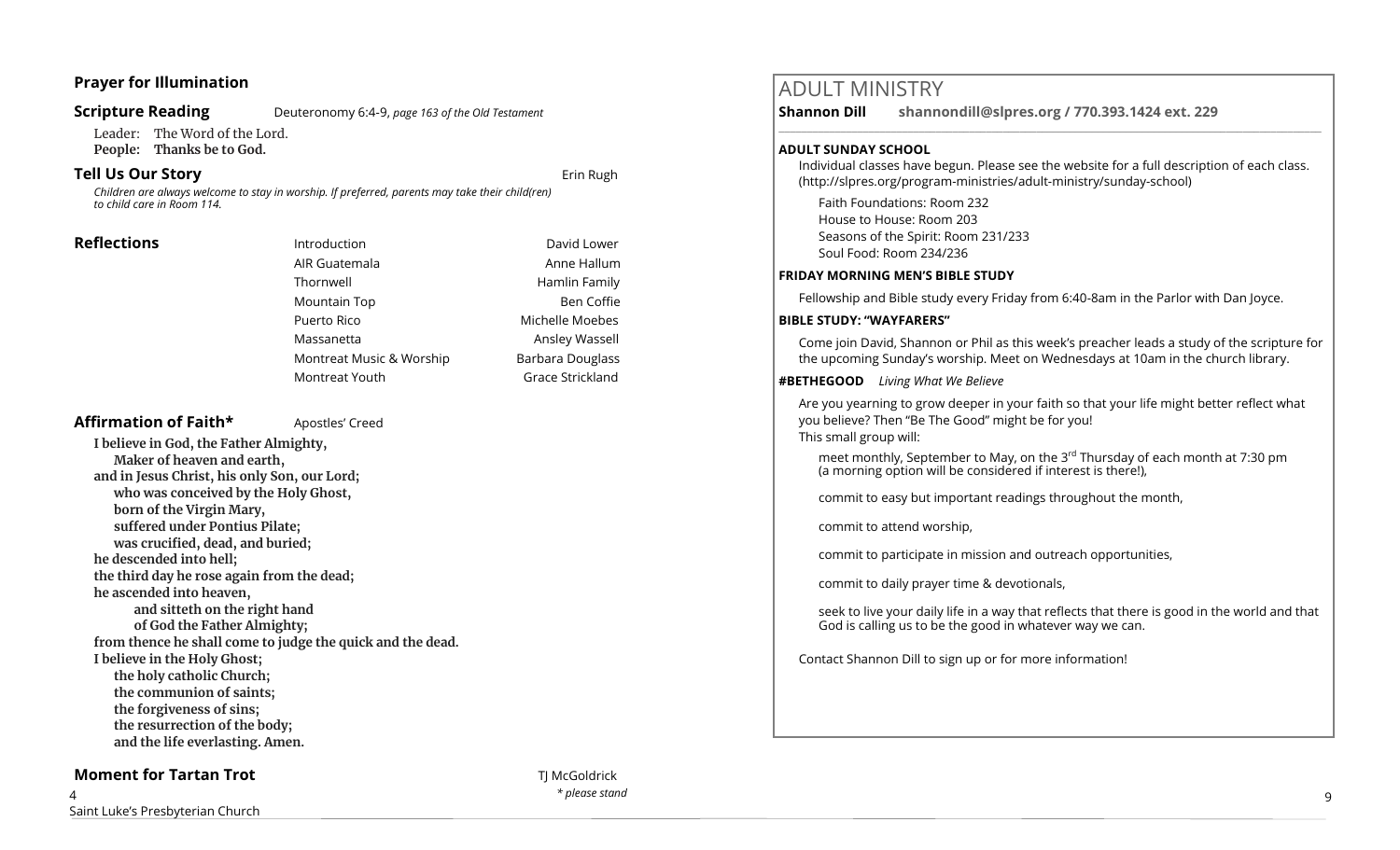# YOUTH MINISTRY

**Phil Brown philbrown@slpres.org / 770.393.1424 ext. 238** 

### **HERE'S WHAT'S COMING UP IN YOUTH MINISTRY:**

### **SEPTEMBER 9**

•**Sunday School**: We will meet upstairs in the youth room at **9:15am**

•**Summer Recap Sunday**: Wear your name tags or t-shirts from summer trips to worship!

\_\_\_\_\_\_\_\_\_\_\_\_\_\_\_\_\_\_\_\_\_\_\_\_\_\_\_\_\_\_\_\_\_\_\_\_\_\_\_\_\_\_\_\_\_\_\_\_\_\_\_\_\_\_\_\_\_\_\_\_\_\_\_\_\_\_\_\_\_\_\_\_\_\_\_\_\_\_\_\_\_\_\_\_\_\_\_

•**Middle and High School Potluck 5:30-7:30pm:** Middle School and High School youth group will be combined in the Great Hall and families are invited to share a meal, play some games, and get information on the year ahead. Last names A-F please bring dessert to share, G-Z please bring an entree to share.

### **SEPTEMBER 16**

•**Sunday School:** We will meet upstairs in the youth room at **9:15am**

•**Confirmation Start:** We will meet in Library at **9:15am**. Let Phil or Melissa know if you'd like to join.

•**Middle School:** We will meet at the church from **5-6:30pm**

•**High School:** We will meet at the Pile home (5217 Redfield Ct, Dunwoody) from **7-8:30pm**

### **HIGH SCHOOL RETREAT**

We will head up to Mountain T.O.P. **September 28th- 30th** for a fun and refreshing week end! **Parents:** we need drivers and would love to have you, register online as an adult if you'd like to come.

Registration Deadline was **September 3rd**, if you're not registered and would like to go, please register **ASAP** at<http://tiny.cc/c8ykxy>

### **Offering Invitation**

*Giving is a tangible sign of worship. If you give electronically, there is a blue, laminated, electronic giving card in the pew rack to place in the offering plate as it is passed.*

**Offertory** Praise God from Whom All Blessings Flow *arr Piet Post*

### **Song of Thanksgiving**

**Come, Spirit, come, our hearts control; Our spirits long to be made whole. Let inward love guide every deed; By this we worship and are freed.**

### **Holy Communion**

*Communion will be served by intinction (dipping the bread into the cup). Everyone is invited to participate in the sacrament. The cup holds grape juice, not wine, during this service. A server with gluten-free wafers will be standing directly in front of the communion table for those who prefer this option. If you would prefer to be served where you are sitting, please raise your hand.*

### **Prayer of Thanksgiving and The Lord's Prayer**

### **The Lord's Prayer**

**Our Father, who art in heaven, hallowed be thy Name, thy kingdom come, thy will be done, on earth as it is in heaven. Give us this day our daily bread; and forgive us our debts, as we forgive our debtors; and lead us not into temptation, but deliver us from evil. For thine is the kingdom, and the power, and the glory, forever. Amen.** 

### **Words of Institution**

### **Communion Music**

**Closing Hymn #339\*** Lift Every Voice and Sing

### **Benediction\***

**Postlude\*** Hyfrydol *Ralph Vaughan Williams Music: All rights reserved. Reprinted under OneLicense.net (A-719333).*